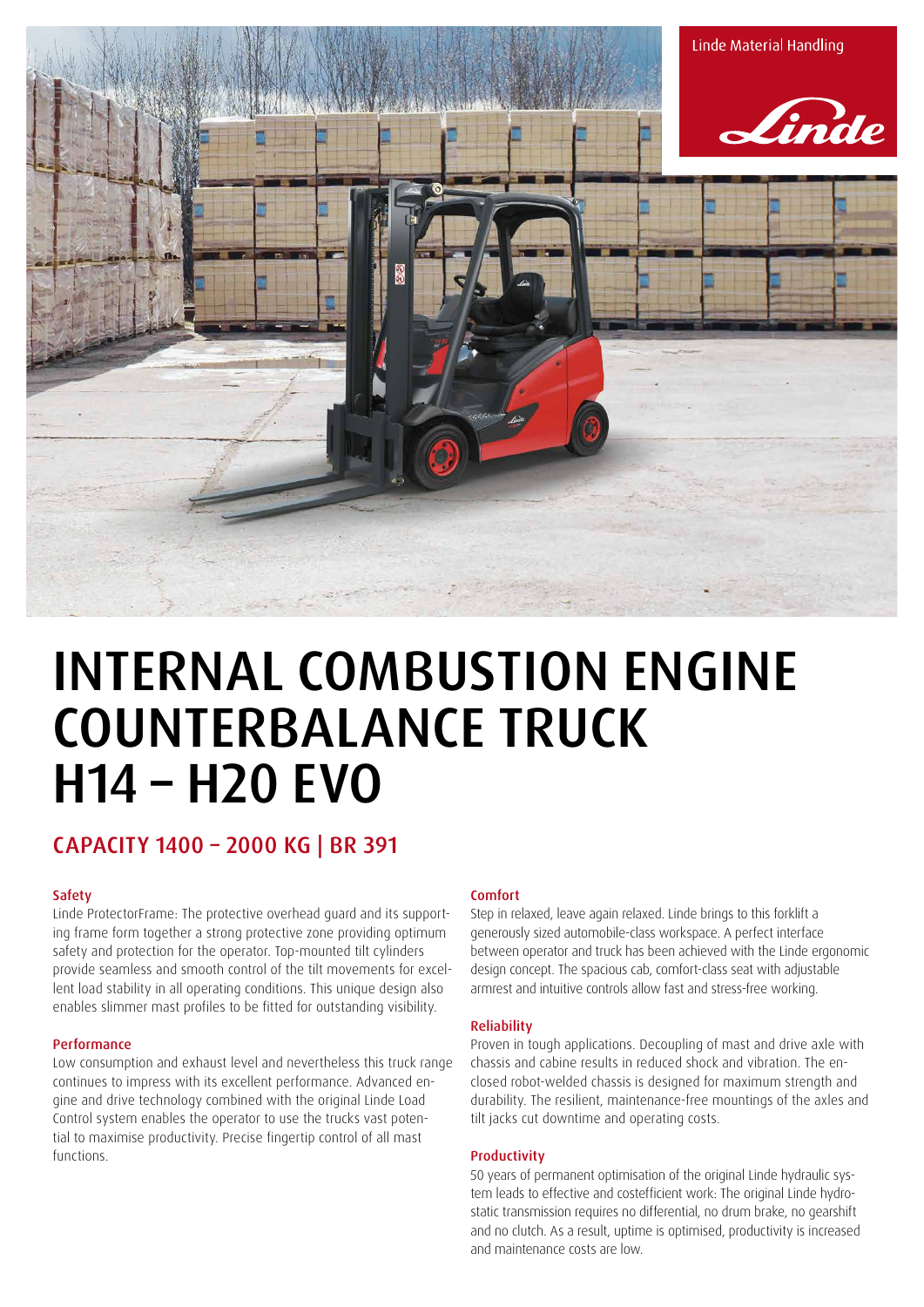# ACCORDING TO VDI 2198

|                        | 1.1                                 | Manufacturer                                                                                                                                 |                    | Linde                                                                                                                                             | Linde                         |
|------------------------|-------------------------------------|----------------------------------------------------------------------------------------------------------------------------------------------|--------------------|---------------------------------------------------------------------------------------------------------------------------------------------------|-------------------------------|
|                        | 1.2                                 | Model designation                                                                                                                            |                    | H <sub>14</sub> D                                                                                                                                 | <b>H14 T</b>                  |
|                        | 1.3                                 | Power unit                                                                                                                                   |                    | Diesel                                                                                                                                            | LPG                           |
| <b>Characteristics</b> | 1.4                                 | Operation                                                                                                                                    |                    | Seat                                                                                                                                              | Seat                          |
|                        | 1.5                                 | Load capacity/Load                                                                                                                           | Q(t)               | 1.4                                                                                                                                               | 1.4                           |
|                        | 1.6                                 | Load centre distance                                                                                                                         | c (mm)             | 500                                                                                                                                               | 500                           |
|                        | 1.8                                 | Axle centre to fork face                                                                                                                     | x (mm)             | 365                                                                                                                                               | 365                           |
|                        | 1.9                                 | Wheelbase                                                                                                                                    | y (mm)             | 1500                                                                                                                                              | 1500                          |
|                        | 2.1                                 | Service weight                                                                                                                               | kg                 | 2585                                                                                                                                              | 2565                          |
| Weights                | 2.2                                 | Axle load with load, front/rear                                                                                                              | kg                 | 3487/498                                                                                                                                          | 3447/518                      |
|                        | 2.3                                 | Axle load without load, front/rear                                                                                                           | kg                 | 1280/1305                                                                                                                                         | 1240/1325                     |
| Wheels and tyres       | 3.1                                 | Tyres rubber, SE, pneumatic, polyurethane                                                                                                    |                    | SE                                                                                                                                                | SE                            |
|                        | 3.2                                 | Tyre size, front                                                                                                                             |                    | $180/70 - 8(18 \times 7 - 8)$                                                                                                                     | $180/70 - 8(18 \times 7 - 8)$ |
|                        | 3.3                                 | Tyre size, rear                                                                                                                              |                    | $180/70 - 8(18 \times 7 - 8)$                                                                                                                     | $180/70 - 8(18 \times 7 - 8)$ |
|                        | 3.5                                 | Wheels, number front/rear $(x =$ driven)                                                                                                     |                    |                                                                                                                                                   |                               |
|                        |                                     |                                                                                                                                              |                    | 2x/2                                                                                                                                              | 2x/2                          |
|                        | 3.6                                 | Track width, front                                                                                                                           | $b10$ (mm)         | 930                                                                                                                                               | 930                           |
|                        | 3.7                                 | Track width, rear                                                                                                                            | $b11$ (mm)         | 873                                                                                                                                               | 873                           |
|                        | 4.1                                 | Mast/fork carriage tilt, forward/backward                                                                                                    | $\alpha/\beta$ (°) | $6.0 / 9.0$ <sup>1</sup>                                                                                                                          | $6.0 / 9.0$ <sup>1</sup>      |
|                        | 4.2                                 | Height of mast, lowered                                                                                                                      | $h1$ (mm)          | 2197 2)                                                                                                                                           | 2197 2)                       |
|                        | 4.3                                 | Free Lift                                                                                                                                    | h2 (mm)            | 150                                                                                                                                               | 150                           |
|                        | 4.4                                 | Lift                                                                                                                                         | $h3$ (mm)          | 3150                                                                                                                                              | 3150                          |
|                        | 4.5                                 | Height of mast, extended                                                                                                                     | h4 (mm)            | 3754                                                                                                                                              | 3754                          |
|                        | 4.7                                 | Height of overhead guard (cabin)                                                                                                             | $h6$ (mm)          | 2123                                                                                                                                              | 2123                          |
|                        | 4.8                                 | Height of seat / stand on platform                                                                                                           | $h7$ (mm)          | 1067                                                                                                                                              | 1067                          |
|                        | 4.12                                | Towing coupling height                                                                                                                       | $h10$ (mm)         | 557                                                                                                                                               | 557                           |
|                        | 4.19                                | Overall length                                                                                                                               | $11$ (mm)          | 3112                                                                                                                                              | 3112                          |
|                        | 4.20                                | Length to fork face                                                                                                                          | $12$ (mm)          | 2212                                                                                                                                              | 2212                          |
| <b>Dimensions</b>      | 4.21                                | Overall width                                                                                                                                | $b1/b2$ (mm)       | 1086                                                                                                                                              | 1086                          |
|                        | 4.22                                | Fork dimensions DIN ISO 2331                                                                                                                 | $s/e/I$ (mm)       | $40 \times 80 \times 900$                                                                                                                         | $40 \times 80 \times 900$     |
|                        | 4.23                                | Fork carriage to ISO 2328, class/type A,B                                                                                                    |                    | 2A                                                                                                                                                | 2A                            |
|                        | 4.24                                | Width of fork carriage                                                                                                                       | b3 (mm)            | 980                                                                                                                                               | 980                           |
|                        | 4.31                                | Ground clearance, below mast                                                                                                                 | $m1$ (mm)          | 94                                                                                                                                                | 94                            |
|                        | 4.32                                | Ground clearance, center of wheelbase                                                                                                        | $m2$ (mm)          | 120                                                                                                                                               | 120                           |
|                        | 4.34.1                              | Aisle width for pallets 1000 × 1200 crossways                                                                                                | Ast (mm)           | 3570 3)                                                                                                                                           | 3570 3)                       |
|                        | 4.34.2                              | Aisle width with pallet 800 x 1200 along forks                                                                                               | Ast (mm)           | 3770 3)                                                                                                                                           | 3770 3)                       |
|                        | 4.35                                | Turning radius                                                                                                                               | Wa (mm)            | 2005                                                                                                                                              | 2005                          |
|                        | 4.36                                | Minimum pivoting point distance                                                                                                              | $b13$ (mm)         | 600                                                                                                                                               | 600                           |
|                        | 5.1                                 | Travel speed, with/without load                                                                                                              | km/h               | 20/20                                                                                                                                             | 20/20                         |
|                        | 5.2                                 | Lifting speed, with/without load                                                                                                             | m/s                | 0.6/0.63                                                                                                                                          | 0.6/0.63                      |
|                        | 5.3                                 | Lowering speed, with/without load                                                                                                            | m/s                | 0.57/0.57                                                                                                                                         | 0.57/0.57                     |
| erformances            | 5.5                                 | Tractive force, with/without load                                                                                                            | Ν                  | 12900/9800                                                                                                                                        | 12900/9500                    |
|                        | 5.7                                 | Climbing ability, with/without load                                                                                                          | $0/0$              | 35.0/39.0                                                                                                                                         | 35.0/38.0                     |
| ے                      | 5.9                                 | Acceleration time, with/without load                                                                                                         | $\sf S$            | 4.7/4.2                                                                                                                                           | 4.7/4.2                       |
|                        | 5.10                                | Service brake                                                                                                                                |                    | hydrostatic                                                                                                                                       | hydrostatic                   |
|                        | 7.1                                 | Engine manufacturer/type                                                                                                                     |                    | <b>VW BXT</b>                                                                                                                                     | <b>VW BEF</b>                 |
|                        | 7.2                                 | Engine performance according to DIN ISO 1585                                                                                                 | kW                 | 26                                                                                                                                                | 28                            |
| IC-Drive               | 7.3                                 | Rated speed                                                                                                                                  | 1/min              | 2100                                                                                                                                              | 2100                          |
|                        | 7.4                                 | Number of cylinders / displacement                                                                                                           | $-$ / $cm3$        | 4/1896                                                                                                                                            | 4/1984                        |
|                        | 7.5                                 | Fuel consumption according to VDI cycle                                                                                                      | 1/h                | 2.1                                                                                                                                               | 1.9                           |
|                        | 8.1                                 | Type of drive unit                                                                                                                           |                    | hydrost./stepl.                                                                                                                                   | hydrost./stepl.               |
|                        | 10.1                                | Operating pressure for attachments                                                                                                           | bar                | 180                                                                                                                                               | 180                           |
|                        | 10.2                                | Oil flow for attachments                                                                                                                     | l/min              | 38                                                                                                                                                | 38                            |
| <b>Others</b>          | 10.7                                | Sound pressure level LpAZ (at the driver's seat)                                                                                             | db(A)              | 75                                                                                                                                                | 73                            |
|                        | 10.8                                | Towing coupling, design/type, DIN 15 170                                                                                                     |                    |                                                                                                                                                   |                               |
|                        | 11.1                                | Rated capacity up to lift height                                                                                                             | $\mathsf{mm}$      | 4000                                                                                                                                              | 4000                          |
|                        | 11.2                                | Static stability                                                                                                                             |                    | 1.62                                                                                                                                              | 1.64                          |
|                        |                                     |                                                                                                                                              |                    |                                                                                                                                                   |                               |
|                        | <sup>2)</sup> With 150 mm free lift | <sup>1)</sup> Lift height and equipment can alter rear mast tilt angle<br><sup>3)</sup> Including a 200 mm (min.) operating aisle clearance. |                    | <sup>4)</sup> (H) = high quality, (L) = low quality<br><sup>5)</sup> Values in parenthesis when ordering ETB particulate filter (Filter Changing) |                               |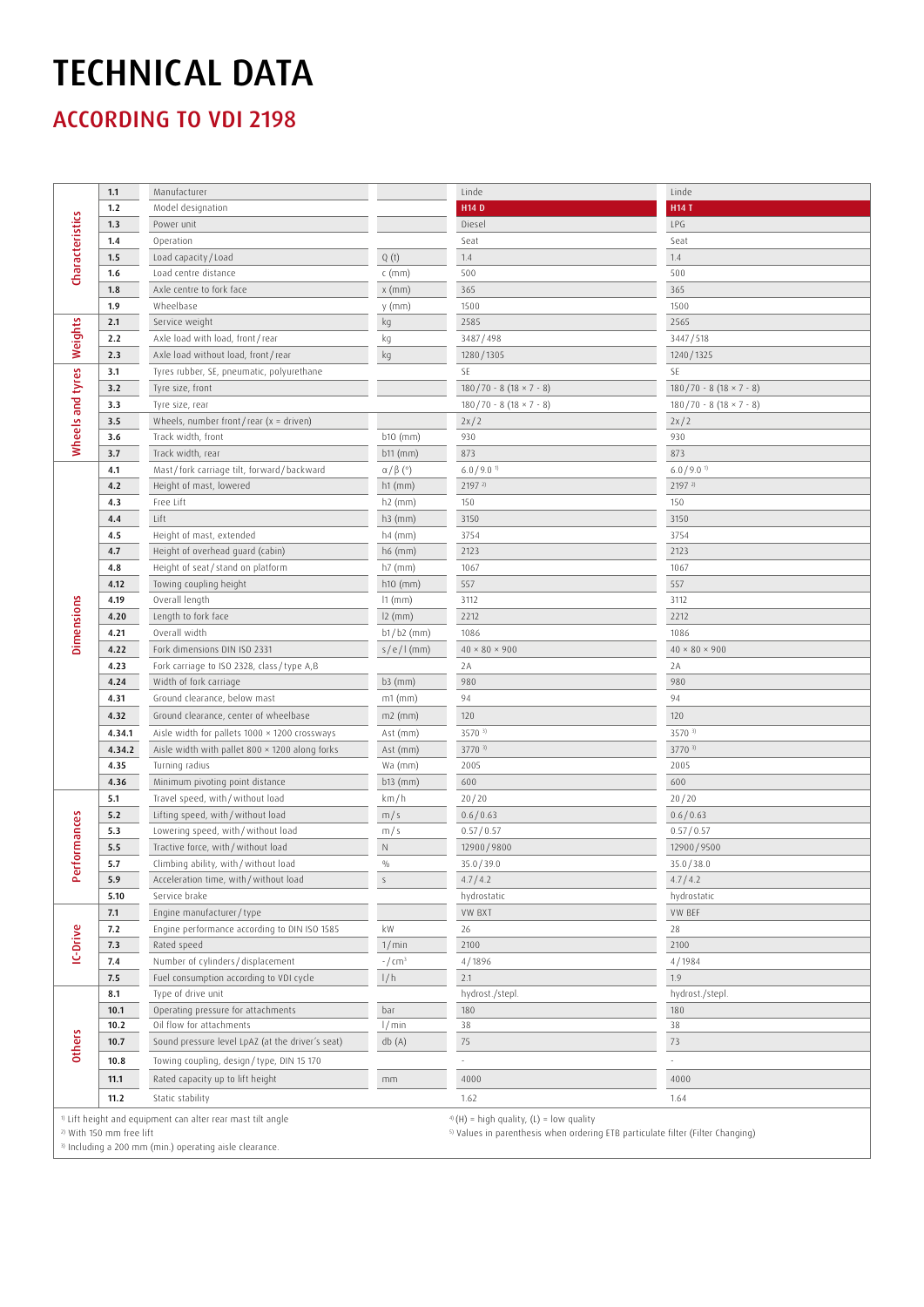# ACCORDING TO VDI 2198

|                        | 1.1                                 | Manufacturer                                                           |                           | Linde                                                  | Linde                                                                                      | Linde                         |
|------------------------|-------------------------------------|------------------------------------------------------------------------|---------------------------|--------------------------------------------------------|--------------------------------------------------------------------------------------------|-------------------------------|
| <b>Characteristics</b> | 1.2                                 | Model designation                                                      |                           | H <sub>16</sub> D                                      | <b>H16 T</b>                                                                               | H16 CNG                       |
|                        | 1.3                                 | Power unit                                                             |                           | Diesel                                                 | LPG                                                                                        | CNG                           |
|                        | 1.4                                 | Operation                                                              |                           | Seat                                                   | Seat                                                                                       | Seat                          |
|                        | 1.5                                 | Load capacity/Load                                                     | Q(t)                      | 1.6                                                    | 1.6                                                                                        | 1.6                           |
|                        | 1.6                                 | Load centre distance                                                   | $c$ (mm)                  | 500                                                    | 500                                                                                        | 500                           |
|                        | 1.8                                 | Axle centre to fork face                                               | $x$ (mm)                  | 365                                                    | 365                                                                                        | 365                           |
|                        | 1.9                                 | Wheelbase                                                              | y (mm)                    | 1500 (1600) 5)                                         | 1500 (1600) 5)                                                                             | 1600                          |
|                        | 2.1                                 | Service weight                                                         | kg                        | 2745 (2795) 5)                                         | 2725 (2775) 5)                                                                             | 2815                          |
| Weights                | 2.2                                 | Axle load with load, front/rear                                        | kg                        | 3818/527 (3760/635) 5)                                 | 3778/547 (3720/655) 5)                                                                     | 3720/695                      |
|                        | 2.3                                 | Axle load without load, front/rear                                     | kg                        | 1295/1450 (1295/1500) <sup>5)</sup>                    | 1255 / 1470 (1255 / 1520) 5)                                                               | 1255/1560                     |
|                        | 3.1                                 | Tyres rubber, SE, pneumatic, polyurethane                              |                           | SE                                                     | SE                                                                                         | SE                            |
|                        | 3.2                                 | Tyre size, front                                                       |                           | $180/70 - 8(18 \times 7 - 8)$                          | $180/70 - 8(18 \times 7 - 8)$                                                              | $180/70 - 8(18 \times 7 - 8)$ |
| Wheels and tyres       | 3.3                                 | Tyre size, rear                                                        |                           | $180/70 - 8(18 \times 7 - 8)$                          | $180/70 - 8(18 \times 7 - 8)$                                                              | $180/70 - 8(18 \times 7 - 8)$ |
|                        | 3.5                                 | Wheels, number front/rear $(x =$ driven)                               |                           | 2x/2                                                   | 2x/2                                                                                       | 2x/2                          |
|                        | 3.6                                 | Track width, front                                                     | $b10$ (mm)                | 930                                                    | 930                                                                                        | 930                           |
|                        | 3.7                                 | Track width, rear                                                      | $b11$ (mm)                | 873                                                    | 873                                                                                        | 873                           |
|                        | 4.1                                 | Mast/fork carriage tilt, forward/backward                              | $\alpha/\beta$ (°)        | $6.0 / 9.0$ <sup>1)</sup>                              | $6.0 / 9.0$ <sup>1)</sup>                                                                  | $6.0 / 9.0$ <sup>1)</sup>     |
|                        | 4.2                                 | Height of mast, lowered                                                | $h1$ (mm)                 | 2197 2)                                                | 2197 2)                                                                                    | 2198 2)                       |
|                        | 4.3                                 | Free Lift                                                              | $h2$ (mm)                 | 150                                                    | 150                                                                                        | 150                           |
|                        | 4.4                                 | Lift                                                                   | $h3$ (mm)                 | 3150                                                   | 3150                                                                                       | 3150                          |
|                        | 4.5                                 | Height of mast, extended                                               | $h4$ (mm)                 | 3754                                                   | 3754                                                                                       | 3755                          |
|                        | 4.7                                 | Height of overhead guard (cabin)                                       | $h6$ (mm)                 | 2123                                                   | 2123                                                                                       | 2123                          |
|                        | 4.8                                 | Height of seat / stand on platform                                     | h7 (mm)                   | 1067                                                   | 1067                                                                                       | 1067                          |
|                        | 4.12                                | Towing coupling height                                                 | $h10$ (mm)                | 557 (530) 5)                                           | 557 (530) 5)                                                                               | 530                           |
| Dimensions             | 4.19<br>4.20                        | Overall length<br>Length to fork face                                  | $11$ (mm)<br>$12 \, (mm)$ | 3112 (3222) <sup>5)</sup><br>2212 (2322) <sup>5)</sup> | 3112 (3222) <sup>5)</sup><br>2212 (2322) <sup>5)</sup>                                     | 3222<br>2322                  |
|                        | 4.21                                | Overall width                                                          | $b1/b2$ (mm)              | 1086                                                   | 1086                                                                                       | 1086                          |
|                        | 4.22                                | Fork dimensions DIN ISO 2331                                           | $s/e/l$ (mm)              | $40 \times 80 \times 900$                              | $40 \times 80 \times 900$                                                                  | $40 \times 80 \times 900$     |
|                        | 4.23                                | Fork carriage to ISO 2328, class/type A,B                              |                           | 2A                                                     | 2A                                                                                         | 2A                            |
|                        | 4.24                                | Width of fork carriage                                                 | $b3$ (mm)                 | 980                                                    | 980                                                                                        | 980                           |
|                        | 4.31                                | Ground clearance, below mast                                           | $m1$ (mm)                 | 93 (95) 5)                                             | 93 (95) 5)                                                                                 | 95                            |
|                        | 4.32                                | Ground clearance, center of wheelbase                                  | $m2$ (mm)                 | 119 (121) 5)                                           | 119 $(121)$ <sup>5)</sup>                                                                  | 121                           |
|                        | 4.34.1                              | Aisle width for pallets 1000 x 1200 crossways                          | Ast (mm)                  | 3570 (3686) 4) 5)                                      | 3570 (3686) 4) 5)                                                                          | 3686 3)                       |
|                        | 4.34.2                              | Aisle width with pallet 800 $\times$ 1200 along forks                  | Ast (mm)                  | 3770 (3886) 4) 5)                                      | 3770 (3886) 4) 5)                                                                          | 3886 3)                       |
|                        | 4.35                                | Turning radius                                                         | Wa (mm)                   | 2005 (2121) 5)                                         | 2005 (2121) 5)                                                                             | 2121                          |
|                        | 4.36                                | Minimum pivoting point distance                                        | $b13$ (mm)                | 600 (638)                                              | 600 (638)                                                                                  | 638                           |
|                        | 5.1                                 | Travel speed, with/without load                                        | km/h                      | 20/20                                                  | 20/20                                                                                      | 20/20                         |
|                        | 5.2                                 | Lifting speed, with/without load                                       | m/s                       | 0.6/0.63                                               | 0.6/0.63                                                                                   | 0.6/0.63                      |
| erformances            | 5.3                                 | Lowering speed, with/without load                                      | m/s                       | 0.57/0.57                                              | 0.57/0.57                                                                                  | 0.57/0.57                     |
|                        | 5.5                                 | Tractive force, with/without load                                      | $\hbox{N}$                | 12900/9900                                             | 12900/9600                                                                                 | 12900/9600                    |
|                        | 5.7                                 | Climbing ability, with/without load                                    | $0/0$                     | 32.0/37.0                                              | 32.0/36.0                                                                                  | 32.0/36.0                     |
| ௨                      | 5.9                                 | Acceleration time, with/without load<br>Service brake                  | S                         | 4.9/4.3<br>hydrostatic                                 | 4.9/4.3<br>hydrostatic                                                                     | 4.9 / 4.3                     |
|                        | 5.10<br>7.1                         | Engine manufacturer/type                                               |                           | <b>VW BXT</b>                                          | VW BEF                                                                                     | hydrostatic<br>VW CBS         |
|                        | 7.2                                 | Engine performance according to DIN ISO 1585                           | kW                        | 26                                                     | 28                                                                                         | 30                            |
| IC-Drive               | 7.3                                 | Rated speed                                                            | 1/min                     | 2100                                                   | 2100                                                                                       | 2100                          |
|                        | 7.4                                 | Number of cylinders / displacement                                     | $-$ / cm <sup>3</sup>     | 4/1896                                                 | 4/1984                                                                                     | 4/1984                        |
|                        | 7.5                                 | Fuel consumption according to VDI cycle                                | 1/h                       | 2.2                                                    | $\overline{2}$                                                                             | 2.9 (H); 3.15 (L) 4)          |
|                        | 8.1                                 | Type of drive unit                                                     |                           | hydrost./stepl.                                        | hydrost./stepl.                                                                            | hydrost./stepl.               |
|                        | 10.1                                | Operating pressure for attachments                                     | bar                       | 170                                                    | 170                                                                                        | 170                           |
|                        | 10.2                                | Oil flow for attachments                                               | 1/min                     | 38                                                     | 38                                                                                         | 38                            |
| <b>Others</b>          | 10.7                                | Sound pressure level LpAZ (at the driver's seat)                       | db(A)                     | 75                                                     | 73                                                                                         | 73                            |
|                        | 10.8                                | Towing coupling, design/type, DIN 15 170                               |                           |                                                        |                                                                                            |                               |
|                        | 11.1                                | Rated capacity up to lift height                                       | $\mathsf{mm}$             | 4500                                                   | 4500                                                                                       |                               |
|                        | 11.2                                | Static stability                                                       |                           |                                                        |                                                                                            | 1.8                           |
|                        | <sup>2)</sup> With 150 mm free lift | <sup>1)</sup> Lift height and equipment can alter rear mast tilt angle |                           | $(4)$ (H) = high quality, (L) = low quality            | <sup>5)</sup> Values in parenthesis when ordering ETB particulate filter (Filter Changing) |                               |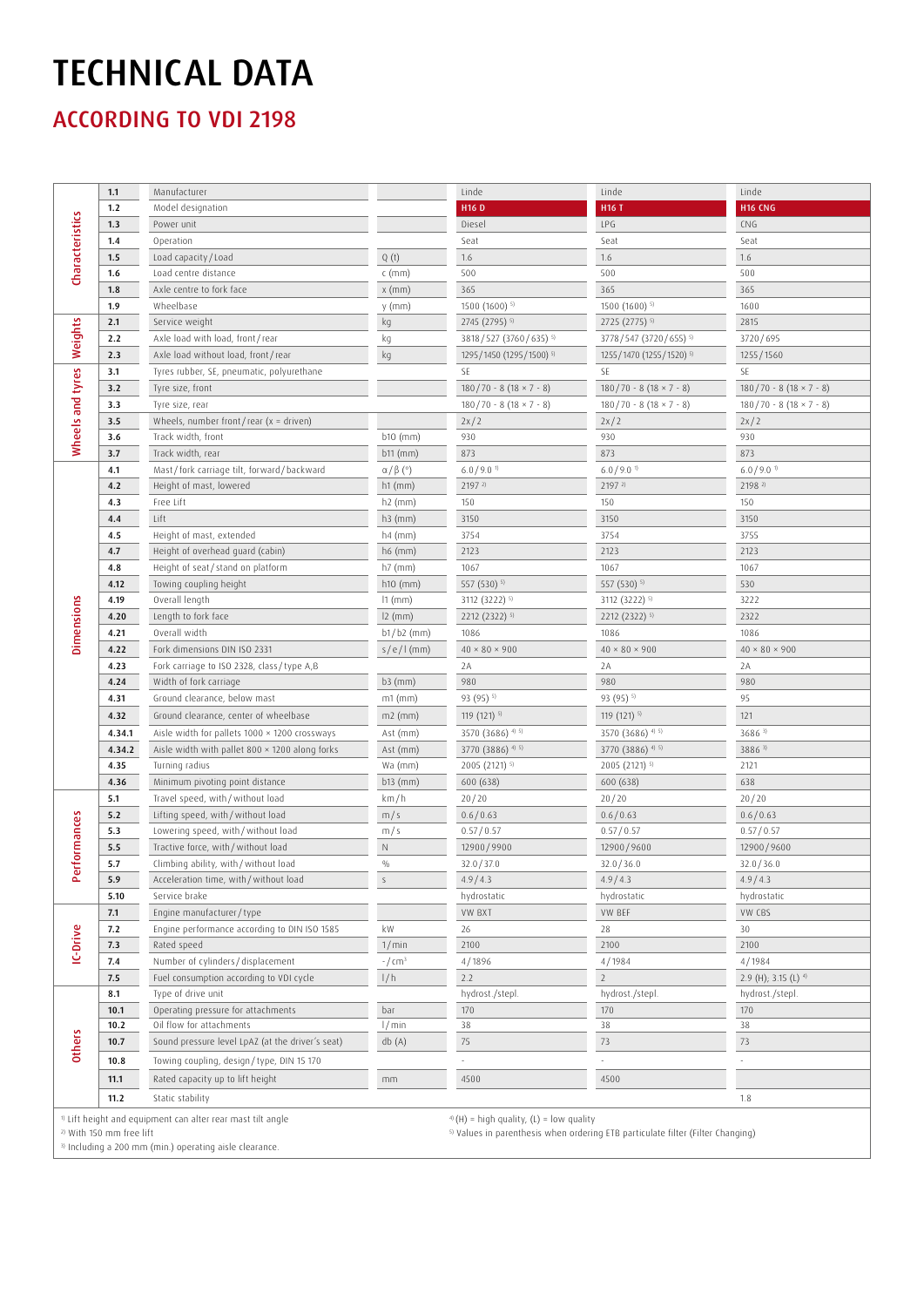# ACCORDING TO VDI 2198

|                        | 1.1                                 | Manufacturer                                                           |                     | Linde                                               | Linde                                                                                      | Linde                              |
|------------------------|-------------------------------------|------------------------------------------------------------------------|---------------------|-----------------------------------------------------|--------------------------------------------------------------------------------------------|------------------------------------|
| <b>Characteristics</b> | 1.2                                 | Model designation                                                      |                     | <b>H18D</b>                                         | <b>H18 T</b>                                                                               | H18 CNG                            |
|                        | 1.3                                 | Power unit                                                             |                     | Diesel                                              | LPG                                                                                        | CNG                                |
|                        | 1.4                                 | Operation                                                              |                     | Seat                                                | Seat                                                                                       | Seat                               |
|                        | 1.5                                 | Load capacity/Load                                                     | Q(t)                | 1.8                                                 | 1.8                                                                                        | 1.8                                |
|                        | 1.6                                 | Load centre distance                                                   | c (mm)              | 500                                                 | 500                                                                                        | 500                                |
|                        | 1.8                                 | Axle centre to fork face                                               | $x$ (mm)            | 370                                                 | 370                                                                                        | 370                                |
|                        | 1.9                                 | Wheelbase                                                              | y (mm)              | 1540 (1600) 5)                                      | 1540 (1600) 5)                                                                             | 1600                               |
| Weights                | 2.1                                 | Service weight                                                         | kg                  | 2915 (2910) 5)                                      | 2895 (2890) 5)                                                                             | 2930                               |
|                        | 2.2                                 | Axle load with load, front/rear                                        | kg                  | 4157 / 558 (4119 / 591) 5)                          | 4117 / 578 (4079 / 611) 5)                                                                 | 4079/651                           |
|                        | 2.3                                 | Axle load without load, front/rear                                     | kg                  | 1340/1575 (1340/1570) <sup>5)</sup>                 | 1300/1595 (1300/1590) <sup>5)</sup>                                                        | 1300/1630                          |
| Wheels and tyres       | 3.1                                 | Tyres rubber, SE, pneumatic, polyurethane                              |                     | SE                                                  | SE                                                                                         | SE                                 |
|                        | 3.2                                 | Tyre size, front                                                       |                     | $180/70 - 8(18 \times 7 - 8)$                       | $180/70 - 8(18 \times 7 - 8)$                                                              | $180/70 - 8(18 \times 7 - 8)$      |
|                        | 3.3                                 | Tyre size, rear                                                        |                     | $180/70 - 8(18 \times 7 - 8)$                       | $180/70 - 8(18 \times 7 - 8)$                                                              | $180/70 - 8(18 \times 7 - 8)$      |
|                        | 3.5                                 | Wheels, number front/rear $(x =$ driven)                               |                     | 2x/2                                                | 2x/2                                                                                       | 2x/2                               |
|                        | 3.6                                 | Track width, front                                                     | $b10$ (mm)          | 930                                                 | 930                                                                                        | 930                                |
|                        | 3.7                                 | Track width, rear                                                      | b11 (mm)            | 873                                                 | 873                                                                                        | 873                                |
|                        | 4.1                                 | Mast/fork carriage tilt, forward/backward                              | $\alpha/\beta$ (°)  | $6.0 / 9.0$ <sup>1)</sup>                           | $6.0 / 9.0$ <sup>1)</sup>                                                                  | $6.0 / 9.0$ <sup>1)</sup>          |
|                        | 4.2                                 | Height of mast, lowered                                                | $h1$ (mm)           | 2197 2)                                             | 2197 2)                                                                                    | 2197 2)                            |
|                        | 4.3                                 | Free Lift                                                              | $h2$ (mm)           | 150                                                 | 150                                                                                        | 150                                |
|                        | 4.4                                 | Lift                                                                   | $h3$ (mm)           | 3150                                                | 3150                                                                                       | 3150                               |
|                        | 4.5                                 | Height of mast, extended                                               | h4 (mm)             | 3754                                                | 3754                                                                                       | 3754                               |
|                        | 4.7                                 | Height of overhead guard (cabin)                                       | $h6$ (mm)           | 2123                                                | 2123                                                                                       | 2123                               |
|                        | 4.8                                 | Height of seat / stand on platform                                     | h7 (mm)             | 1067                                                | 1067                                                                                       | 1067                               |
|                        | 4.12                                | Towing coupling height                                                 | $h10$ (mm)          | 549 (530) 5)                                        | 549 (530) 5)                                                                               | 530                                |
| Dimensions             | 4.19                                | Overall length                                                         | $11$ (mm)           | 3152 (3227) <sup>5)</sup>                           | 3152 (3227) <sup>5)</sup>                                                                  | 3227                               |
|                        | 4.20                                | Length to fork face                                                    | $12 \, (mm)$        | 2252 (2327) <sup>5)</sup>                           | 2252 (2327) <sup>5)</sup>                                                                  | 2327                               |
|                        | 4.21                                | Overall width                                                          | $b1/b2$ (mm)        | 1086                                                | 1086<br>$45 \times 100 \times 900$                                                         | 1086<br>$45 \times 100 \times 900$ |
|                        | 4.22<br>4.23                        | Fork dimensions DIN ISO 2331                                           | $s/e/l$ (mm)        | $45 \times 100 \times 900$<br>2A                    | 2A                                                                                         | 2A                                 |
|                        | 4.24                                | Fork carriage to ISO 2328, class/type A,B<br>Width of fork carriage    | $b3$ (mm)           | 980                                                 | 980                                                                                        | 980                                |
|                        | 4.31                                | Ground clearance, below mast                                           | $m1$ (mm)           | 92 (95) 5)                                          | 92 (95) 5)                                                                                 | 95                                 |
|                        | 4.32                                | Ground clearance, center of wheelbase                                  | $m2$ (mm)           | 118 (121) 5)                                        | 118 (121) 5)                                                                               | 121                                |
|                        | 4.34.1                              | Aisle width for pallets 1000 x 1200 crossways                          | Ast (mm)            | 3611 (3691) 4) 5)                                   | 3611 (3691) 4) 5)                                                                          | 36913)                             |
|                        | 4.34.2                              | Aisle width with pallet 800 $\times$ 1200 along forks                  | Ast (mm)            | 3811 (3891) 4) 5)                                   | 3811 (3891) 4) 5)                                                                          | 3891 3)                            |
|                        | 4.35                                | Turning radius                                                         | Wa (mm)             | 2041 (2121) <sup>5)</sup>                           | 2041 (2121) 5)                                                                             | 2121                               |
|                        | 4.36                                | Minimum pivoting point distance                                        | $b13$ (mm)          | 600 (638)                                           | 600 (638)                                                                                  | 638                                |
|                        | 5.1                                 | Travel speed, with/without load                                        | km/h                | 20/20                                               | 20/20                                                                                      | 20/20                              |
|                        | 5.2                                 | Lifting speed, with/without load                                       | m/s                 | 0.6/0.63                                            | 0.6/0.63                                                                                   | 0.6/0.63                           |
|                        | 5.3                                 | Lowering speed, with/without load                                      | m/s                 | 0.57/0.57                                           | 0.57/0.57                                                                                  | 0.57/0.57                          |
|                        | 5.5                                 | Tractive force, with/without load                                      | Ν                   | 12900/10300                                         | 12900/10000                                                                                | 12900/10000                        |
| erformances            | 5.7                                 | Climbing ability, with/without load                                    | $0/0$               | 29.0/36.0                                           | 29.0/35.0                                                                                  | 29.0/35.0                          |
| ௨                      | 5.9                                 | Acceleration time, with/without load                                   | S                   | 5.0 / 4.5                                           | 5.0 / 4.0                                                                                  | 5.0 / 4.5                          |
|                        | 5.10                                | Service brake                                                          |                     | hydrostatic                                         | hydrostatic                                                                                | hydrostatic                        |
|                        | 7.1                                 | Engine manufacturer/type                                               |                     | <b>VW BXT</b>                                       | VW BEF                                                                                     | VW CBS                             |
|                        | 7.2                                 | Engine performance according to DIN ISO 1585                           | kW                  | 26                                                  | 28                                                                                         | 30                                 |
| IC-Drive               | 7.3                                 | Rated speed                                                            | 1/min               | 2100                                                | 2100                                                                                       | 2100                               |
|                        | 7.4                                 | Number of cylinders / displacement                                     | $-$ / $\text{cm}^3$ | 4/1896                                              | 4/1984                                                                                     | 4/1984                             |
|                        | 7.5                                 | Fuel consumption according to VDI cycle                                | 1/h                 | 2.3                                                 | 2.1                                                                                        | 3.05 (H); 3.3 (L) $4)$             |
|                        | 8.1                                 | Type of drive unit                                                     |                     | hydrost./stepl.                                     | hydrost./stepl.                                                                            | hydrost./stepl.                    |
|                        | 10.1                                | Operating pressure for attachments                                     | bar                 | 170                                                 | 170                                                                                        | 170                                |
|                        | 10.2                                | Oil flow for attachments                                               | 1/min               | 38                                                  | 38                                                                                         | 38                                 |
| <b>Others</b>          | 10.7                                | Sound pressure level LpAZ (at the driver's seat)                       | db(A)               | 75                                                  | 73                                                                                         | 73                                 |
|                        | 10.8                                | Towing coupling, design/type, DIN 15 170                               |                     |                                                     |                                                                                            |                                    |
|                        | 11.1                                | Rated capacity up to lift height                                       | $\mathsf{mm}$       | 4500                                                | 4500                                                                                       |                                    |
|                        | 11.2                                | Static stability                                                       |                     |                                                     |                                                                                            | 1.67                               |
|                        | <sup>2)</sup> With 150 mm free lift | <sup>1)</sup> Lift height and equipment can alter rear mast tilt angle |                     | $\frac{4}{3}$ (H) = high quality, (L) = low quality | <sup>5)</sup> Values in parenthesis when ordering ETB particulate filter (Filter Changing) |                                    |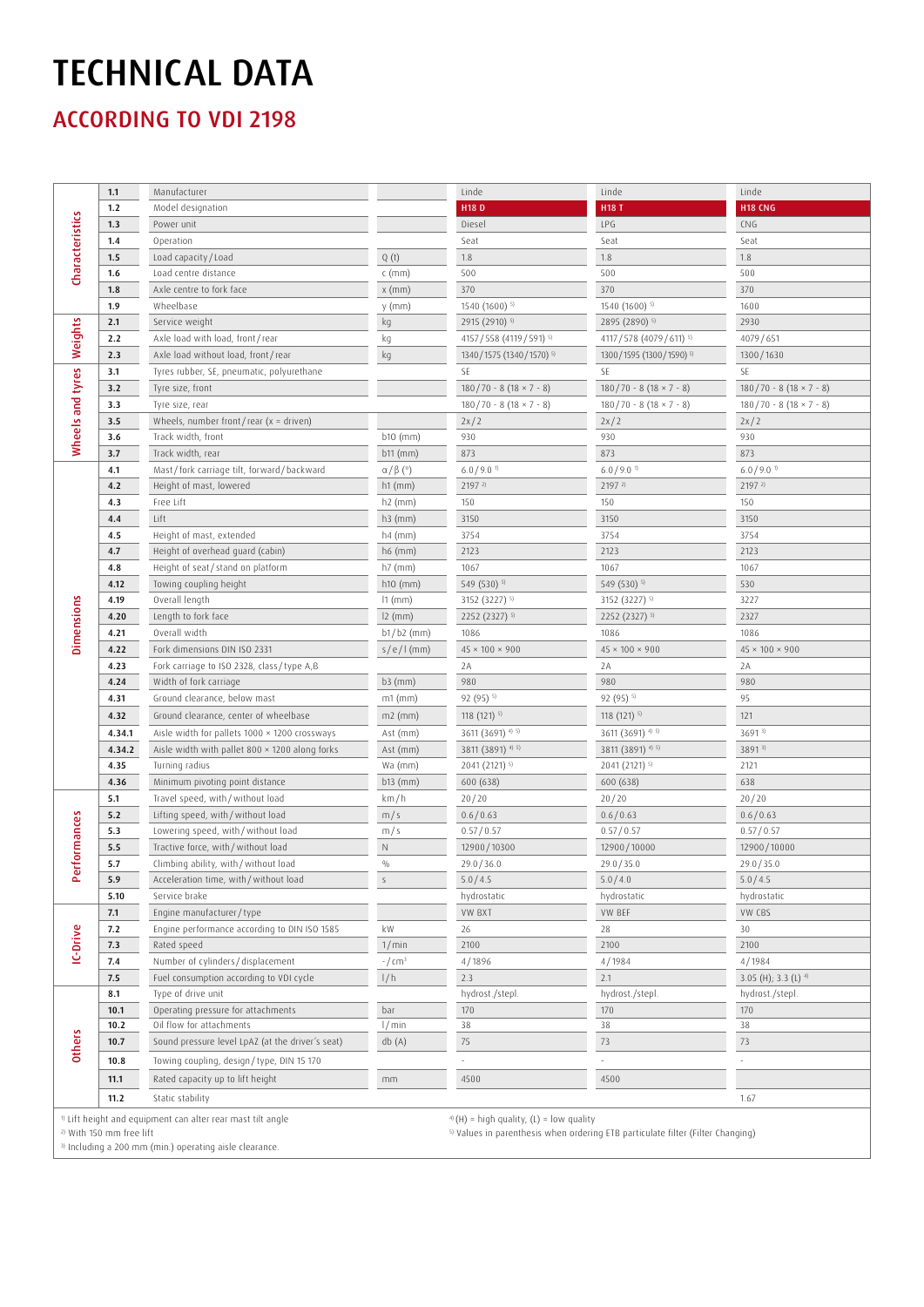# ACCORDING TO VDI 2198

|                        | 1.1                                 | Manufacturer                                                           |                                       | Linde                                       | Linde                                                                                      | Linde                          |
|------------------------|-------------------------------------|------------------------------------------------------------------------|---------------------------------------|---------------------------------------------|--------------------------------------------------------------------------------------------|--------------------------------|
| <b>Characteristics</b> | 1.2                                 | Model designation                                                      |                                       | <b>H20D</b>                                 | <b>H20 T</b>                                                                               | H <sub>20</sub> CNG            |
|                        | 1.3                                 | Power unit                                                             |                                       | Diesel                                      | LPG                                                                                        | CNG                            |
|                        | 1.4                                 | Operation                                                              |                                       | Seat                                        | Seat                                                                                       | Seat                           |
|                        | 1.5                                 | Load capacity/Load                                                     | Q(t)                                  | 2.0                                         | 2.0                                                                                        | 2.0                            |
|                        | 1.6                                 | Load centre distance                                                   | $c$ (mm)                              | 500                                         | 500                                                                                        | 500                            |
|                        | 1.8                                 | Axle centre to fork face                                               | $x$ (mm)                              | 374                                         | 374                                                                                        | 374                            |
|                        | 1.9                                 | Wheelbase                                                              | y (mm)                                | 1600                                        | 1600                                                                                       | 1600                           |
| Weights                | 2.1                                 | Service weight                                                         | kg                                    | 3105                                        | 3085                                                                                       | 3125                           |
|                        | 2.2                                 | Axle load with load, front/rear                                        | kg                                    | 4483/623                                    | 4443/643                                                                                   | 4443/683                       |
|                        | 2.3                                 | Axle load without load, front/rear                                     | kg                                    | 1390/1715                                   | 1350/1735                                                                                  | 1350/1775                      |
| Wheels and tyres       | 3.1                                 | Tyres rubber, SE, pneumatic, polyurethane                              |                                       | SE                                          | SE                                                                                         | SE                             |
|                        | 3.2                                 | Tyre size, front                                                       |                                       | $200/50 - 10$                               | $200/50 - 10$                                                                              | $200/50 - 10$                  |
|                        | 3.3                                 | Tyre size, rear                                                        |                                       | $180/70 - 8(18 \times 7 - 8)$               | $180/70 - 8(18 \times 7 - 8)$                                                              | $180/70 - 8(18 \times 7 - 8)$  |
|                        | 3.5                                 | Wheels, number front/rear ( $x =$ driven)                              |                                       | 2x/2                                        | 2x/2                                                                                       | 2x/2                           |
|                        | 3.6                                 | Track width, front                                                     | $b10$ (mm)                            | 945                                         | 945                                                                                        | 945                            |
|                        | 3.7                                 | Track width, rear                                                      | b11 (mm)                              | 873                                         | 873                                                                                        | 873                            |
|                        | 4.1                                 | Mast/fork carriage tilt, forward/backward                              | $\alpha/\beta$ (°)                    | $6.0 / 9.0$ <sup>1)</sup>                   | $6.0 / 9.0$ <sup>1)</sup>                                                                  | $6.0 / 9.0$ <sup>1)</sup>      |
|                        | 4.2                                 | Height of mast, lowered                                                | $h1$ (mm)                             | 2198 2)                                     | 2198 2)                                                                                    | 2198 2)                        |
|                        | 4.3                                 | Free Lift                                                              | h2 (mm)                               | 150                                         | 150                                                                                        | 150                            |
|                        | 4.4                                 | Lift                                                                   | $h3$ (mm)                             | 3150                                        | 3150                                                                                       | 3150                           |
|                        | 4.5                                 | Height of mast, extended                                               | h4 (mm)                               | 3755                                        | 3755                                                                                       | 3755                           |
|                        | 4.7                                 | Height of overhead guard (cabin)                                       | $h6$ (mm)                             | 2123                                        | 2123                                                                                       | 2123                           |
|                        | 4.8                                 | Height of seat / stand on platform                                     | h7 (mm)                               | 1067                                        | 1067                                                                                       | 1067                           |
|                        | 4.12                                | Towing coupling height                                                 | $h10$ (mm)                            | 530                                         | 530                                                                                        | 530                            |
| Dimensions             | 4.19                                | Overall length                                                         | $11$ (mm)                             | 3231                                        | 3231                                                                                       | 3231                           |
|                        | 4.20                                | Length to fork face                                                    | $12 \, (mm)$                          | 2331                                        | 2331                                                                                       | 2331                           |
|                        | 4.21                                | Overall width                                                          | $b1/b2$ (mm)                          | 1152                                        | 1152                                                                                       | 1152                           |
|                        | 4.22                                | Fork dimensions DIN ISO 2331                                           | $s/e/l$ (mm)                          | $45 \times 100 \times 900$                  | $45 \times 100 \times 900$                                                                 | $45 \times 100 \times 900$     |
|                        | 4.23                                | Fork carriage to ISO 2328, class/type A,B                              |                                       | 2A                                          | 2A                                                                                         | 2A                             |
|                        | 4.24                                | Width of fork carriage                                                 | b3 (mm)                               | 980                                         | 980                                                                                        | 980                            |
|                        | 4.31                                | Ground clearance, below mast                                           | $m1$ (mm)                             | 95                                          | 95                                                                                         | 95                             |
|                        | 4.32                                | Ground clearance, center of wheelbase                                  | $m2$ (mm)                             | 121                                         | 121                                                                                        | 121                            |
|                        | 4.34.1                              | Aisle width for pallets 1000 × 1200 crossways                          | Ast (mm)                              | 3695 3)                                     | 3695 3)                                                                                    | 3695 3)                        |
|                        | 4.34.2                              | Aisle width with pallet 800 $\times$ 1200 along forks                  | Ast (mm)                              | 3895 3)                                     | 3895 3)                                                                                    | 3895 3)                        |
|                        | 4.35                                | Turning radius                                                         | Wa (mm)                               | 2121                                        | 2121                                                                                       | 2121                           |
|                        | 4.36<br>5.1                         | Minimum pivoting point distance<br>Travel speed, with/without load     | $b13$ (mm)                            | 638                                         | 638                                                                                        | 638                            |
|                        | 5.2                                 | Lifting speed, with/without load                                       | km/h<br>m/s                           | 20/20<br>0.54/0.57                          | 20/20<br>0.54/0.57                                                                         | 20/20<br>0.54/0.57             |
|                        | 5.3                                 | Lowering speed, with/without load                                      | m/s                                   | 0.57/0.57                                   | 0.57/0.57                                                                                  | 0.57/0.57                      |
|                        | 5.5                                 | Tractive force, with / without load                                    | N                                     | 12900/10700                                 | 12900/10400                                                                                | 12900/10400                    |
| erformances            | 5.7                                 | Climbing ability, with/without load                                    | $\frac{0}{0}$                         | 27.0/36.0                                   | 27.0 / 35.0                                                                                | 27.0/35.0                      |
| ௨                      | 5.9                                 | Acceleration time, with/without load                                   | S                                     | 5.1 / 4.6                                   | 5.1 / 4.6                                                                                  | 5.1 / 4.6                      |
|                        | 5.10                                | Service brake                                                          |                                       | hydrostatic                                 | hydrostatic                                                                                | hydrostatic                    |
|                        | 7.1                                 | Engine manufacturer/type                                               |                                       | <b>VW BXT</b>                               | VW BEF                                                                                     | VW CBS                         |
|                        | 7.2                                 | Engine performance according to DIN ISO 1585                           | kW                                    | 26                                          | 28                                                                                         | 30                             |
| IC-Drive               | 7.3                                 | Rated speed                                                            | 1/min                                 | 2100                                        | 2100                                                                                       | 2100                           |
|                        | 7.4                                 | Number of cylinders / displacement                                     | $\overline{\phantom{a}}$ / $\rm cm^3$ | 4/1896                                      | 4/1984                                                                                     | 4/1984                         |
|                        | 7.5                                 | Fuel consumption according to VDI cycle                                | 1/h                                   | 2.4                                         | 2.2                                                                                        | 3.2 (H); 3.5 (L) <sup>4)</sup> |
|                        | 8.1                                 | Type of drive unit                                                     |                                       | hydrost./stepl.                             | hydrost./stepl.                                                                            | hydrost./stepl.                |
|                        | 10.1                                | Operating pressure for attachments                                     | bar                                   | 170                                         | 170                                                                                        | 170                            |
|                        | 10.2                                | Oil flow for attachments                                               | l/min                                 | 38                                          | 38                                                                                         | 38                             |
| <b>Others</b>          | 10.7                                | Sound pressure level LpAZ (at the driver's seat)                       | db(A)                                 | 75                                          | 73                                                                                         | 73                             |
|                        | 10.8                                | Towing coupling, design/type, DIN 15 170                               |                                       |                                             |                                                                                            |                                |
|                        | 11.1                                | Rated capacity up to lift height                                       | $\mathsf{mm}$                         | 5000                                        | 5000                                                                                       |                                |
|                        | 11.2                                | Static stability                                                       |                                       | 1.57                                        | 1.59                                                                                       |                                |
|                        |                                     |                                                                        |                                       |                                             |                                                                                            |                                |
|                        | <sup>2)</sup> With 150 mm free lift | <sup>1)</sup> Lift height and equipment can alter rear mast tilt angle |                                       | $(4)$ (H) = high quality, (L) = low quality | <sup>5)</sup> Values in parenthesis when ordering ETB particulate filter (Filter Changing) |                                |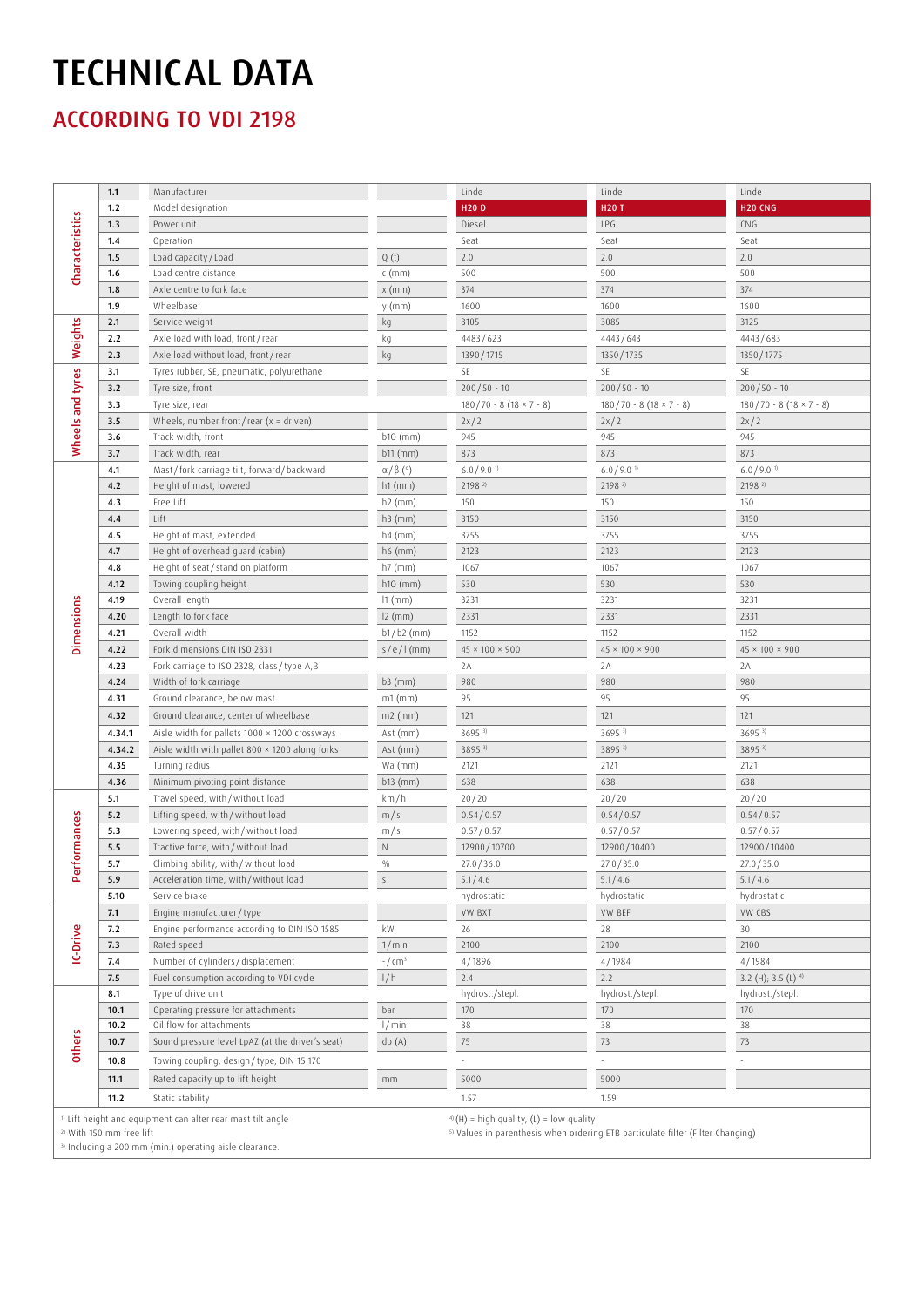

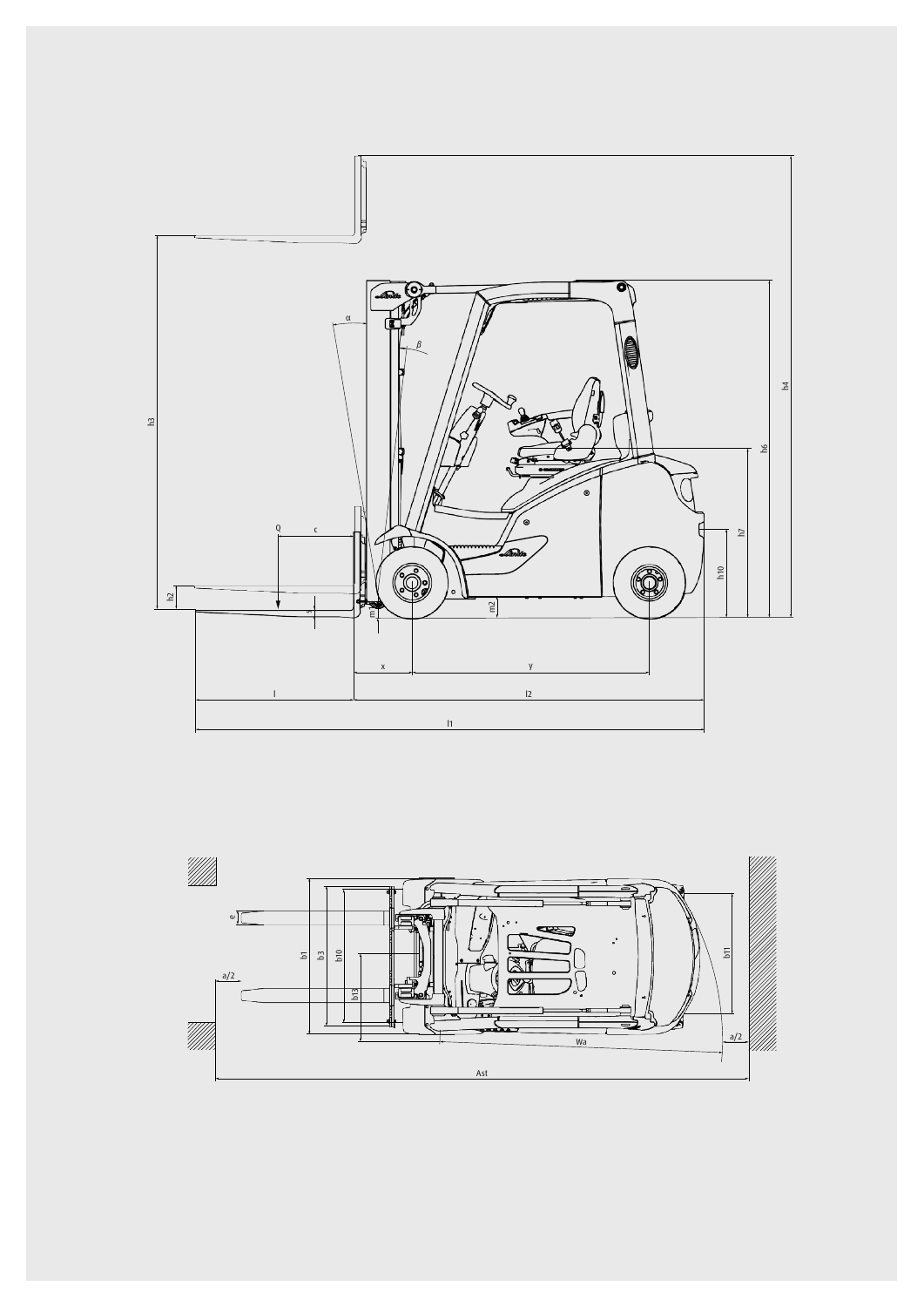# MAST TABLES

| Overall height and lift heights, Standard (in mm) |                |      | H14/H16/H18/H20 |      |
|---------------------------------------------------|----------------|------|-----------------|------|
| Lift                                              | h3             | 3150 | 3850            | 4250 |
| Mast retracted (with 150 mm free lift - standard) | h1#            | 2196 | 2546            | 2746 |
| Mast extended                                     | h4             | 3713 | 4413            | 4813 |
| Special free lift                                 | h <sub>2</sub> | 150  | 150             | 150  |

| Overall height and lift heights, Duplex (in mm) |                |      | H14/H16/H18/H20 |                          |
|-------------------------------------------------|----------------|------|-----------------|--------------------------|
| Lift                                            | h3             | 3145 | 3845            | $\overline{\phantom{a}}$ |
| Mast retracted                                  | h1             | 2121 | 2471            | $\overline{\phantom{a}}$ |
| Mast extended                                   | h4             | 3727 | 4427            |                          |
| Special free lift                               | h <sub>2</sub> | 1518 | 1868            | $\overline{\phantom{a}}$ |

| Overall height and lift heights, Triplex (in mm) |                |      | H14/H16/H18/H20 |        |
|--------------------------------------------------|----------------|------|-----------------|--------|
| Lift                                             | h3             | 4625 | 5475            |        |
| Mast retracted                                   | h1             | 2121 | 2471            | $\sim$ |
| Mast extended                                    | h4             | 5227 | 6077            |        |
| Special free lift                                | h <sub>2</sub> | 1518 | 1781            | $\sim$ |

Figures for other equipments and triplex masts on request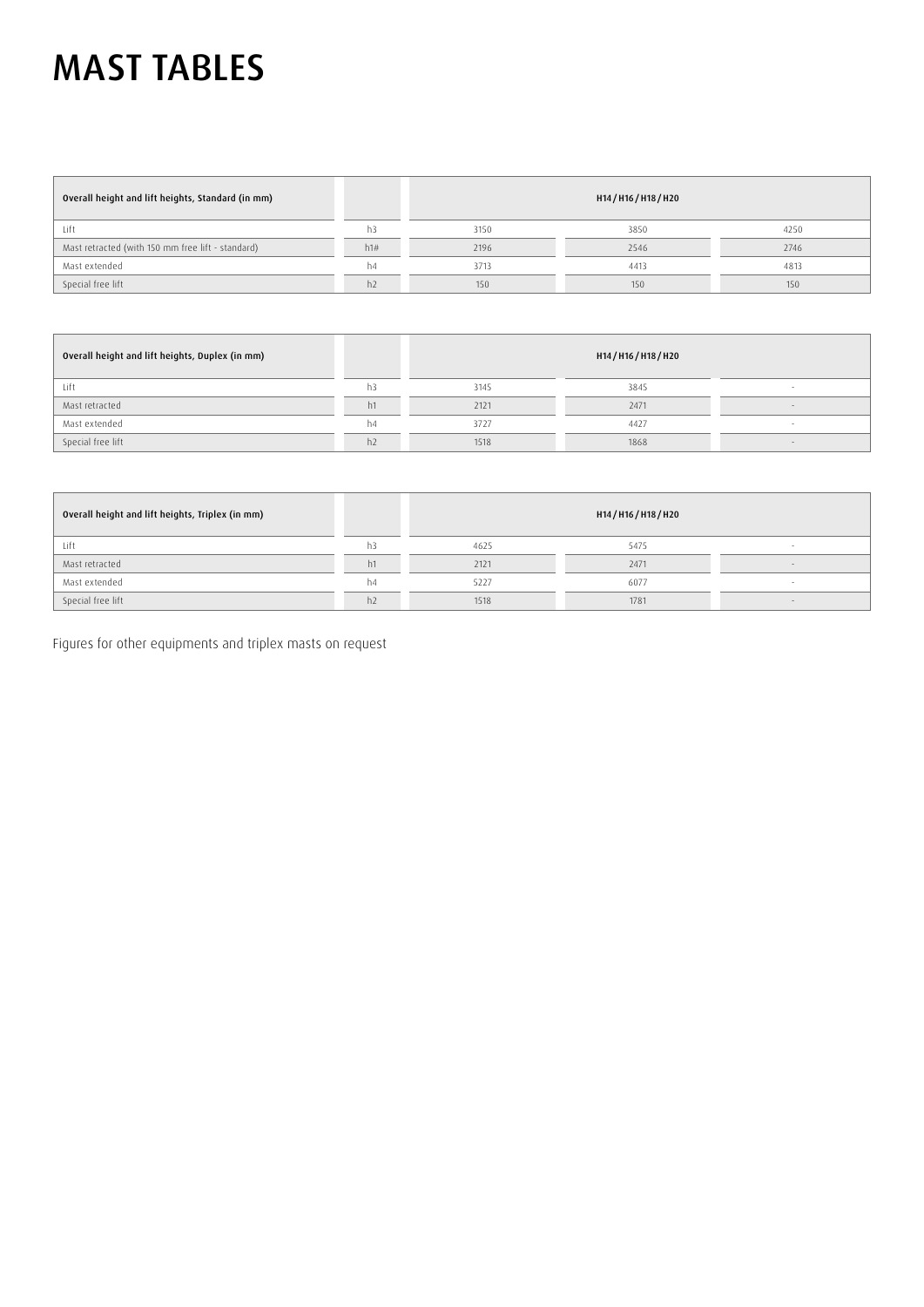# LOAD CAPACITY DIAGRAM

H14



### H16



H18



### H20

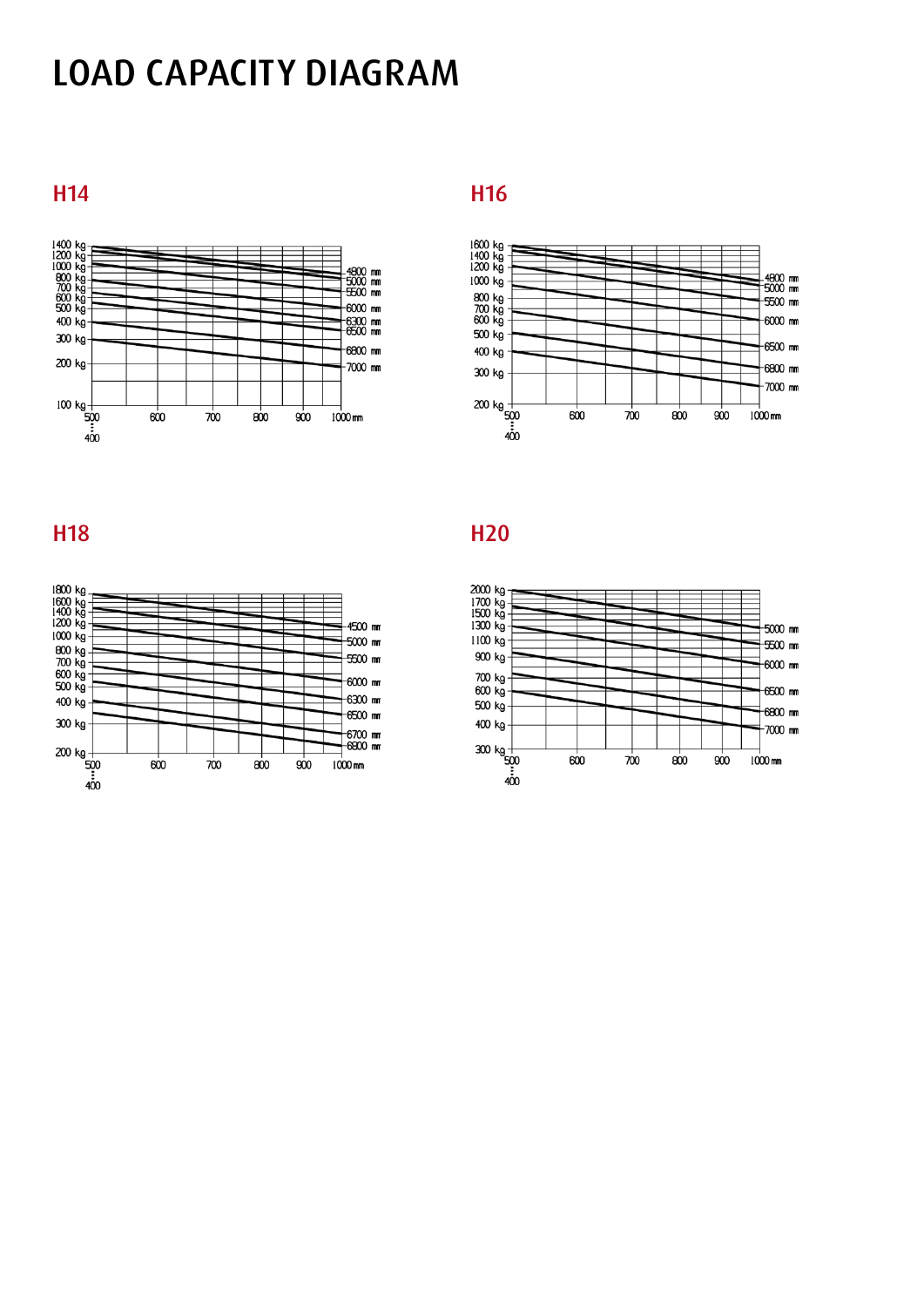# STANDARD EQUIPMENT /OPTIONAL EQUIPMENT

# STANDARD EQUIPMENT **OPTIONAL EQUIPMENT**

| Linde twin drive pedals to control forward/reverse travel and braking                                | Single drive pedal with direction selector on armrest                                                       |  |
|------------------------------------------------------------------------------------------------------|-------------------------------------------------------------------------------------------------------------|--|
| Linde Load Control integrated in armrest                                                             | Overhead quard can be upgrated to full cabine with<br>and rear screens and doors (also available with tinte |  |
| Container entry height (overhead quard 2123 mm)                                                      |                                                                                                             |  |
| Hydraulic suspended comfort-class seat with extensive                                                | Wiper-washers for front, rear and roof screens                                                              |  |
| range of adjustment                                                                                  | Further seats with additional comfort and adjustmen                                                         |  |
| Hydrostatic steering, kick back free                                                                 | Cab heater with integrated pollen filter                                                                    |  |
| High safety and stability ensured by Linde ProtectorFrame                                            | Air condition with integrated pollen filter                                                                 |  |
| Anti-glare display with fuel gauge, clock, hour meter and<br>servicing information                   | Radio with speakers                                                                                         |  |
| Display shows engine oil pressure, engine overheating, parking brake, audible                        | Sun screens, clipboard, interior lighting, height adjus<br>steering column                                  |  |
| warning signal for engine and hydraulic oil temperature, blocked intake filter<br>and low fuel level | Standard masts up to 5610 mm lift                                                                           |  |
| Plenty of storage space for writing utensils, beverage, cans                                         | Duplex masts (full free lift) up to 4125 mm lift                                                            |  |
| Air intake filter with integrated cyclone separator                                                  | Triplex masts (full free lift) up to 6075 mm lift                                                           |  |
| High-performance hydraulic filter concept, guarantees maximum oil purity                             | Integrated sideshift                                                                                        |  |
| and extends life of all hydraulic components                                                         | Integrated fork positioner                                                                                  |  |
| LPG truck fitted with a two-way catalytic converter                                                  | Load backrest                                                                                               |  |
| LPG truck fitted with accurate ultrasonic fuel level indicator                                       | One or two auxiliary hydraulic circuits for all mast ty                                                     |  |
| for exchange bottles                                                                                 | Alternative fork lengths                                                                                    |  |
| LPG volumetric fuel tank version has a fuel level indicator<br>at the display                        | Tilt cylinder- and roof protection                                                                          |  |
| Superelastic tyres                                                                                   | Truck lighting                                                                                              |  |
| LEPS (Linde-Engine-Protection-System) is monitoring the most                                         | Working lamps                                                                                               |  |
| important truck parameter                                                                            | LED stripes                                                                                                 |  |
| Curve Assist for automatic speed adaption                                                            | VertiLights                                                                                                 |  |
| Intelligent drive dynamic modi                                                                       | Audible reversing alarm, flasher and strobe beacons                                                         |  |
| Handhold for safe access at A-pillar                                                                 | Mirrors                                                                                                     |  |
| Energy-efficient electric fan                                                                        | Linde original BlueSpot™                                                                                    |  |
|                                                                                                      | Linde TruckSpot™                                                                                            |  |

on be upgrated to full cabine with roof, front nd doors (also available with tinted glass) front, rear and roof screens additional comfort and adjustments tegrated pollen filter integrated pollen filter Radio with speakers oard, interior lighting, height adjustable to 5610 mm lift free lift) up to 4125 mm lift free lift) up to 6075 mm lift sitioner ry hydraulic circuits for all mast types igths of protection alarm, flasher and strobe beacons SpotTM Linde Speed Assist Safety assistance system Linde Safety Pilot Camera and colour monitor Road traffic specifications Integrated diesel particulate filter with charge status indicator on the display consul Air precleaner Water trap with audible warning Volumetric tank (LPG) with capacities of 36 l or 45 l 3-way catalytic converter (LPG) Unregulated catalyst (Diesel) CNG (natural gas) version Linde Connected Solutions (Connect:) Custom paintwork

Other options available on request